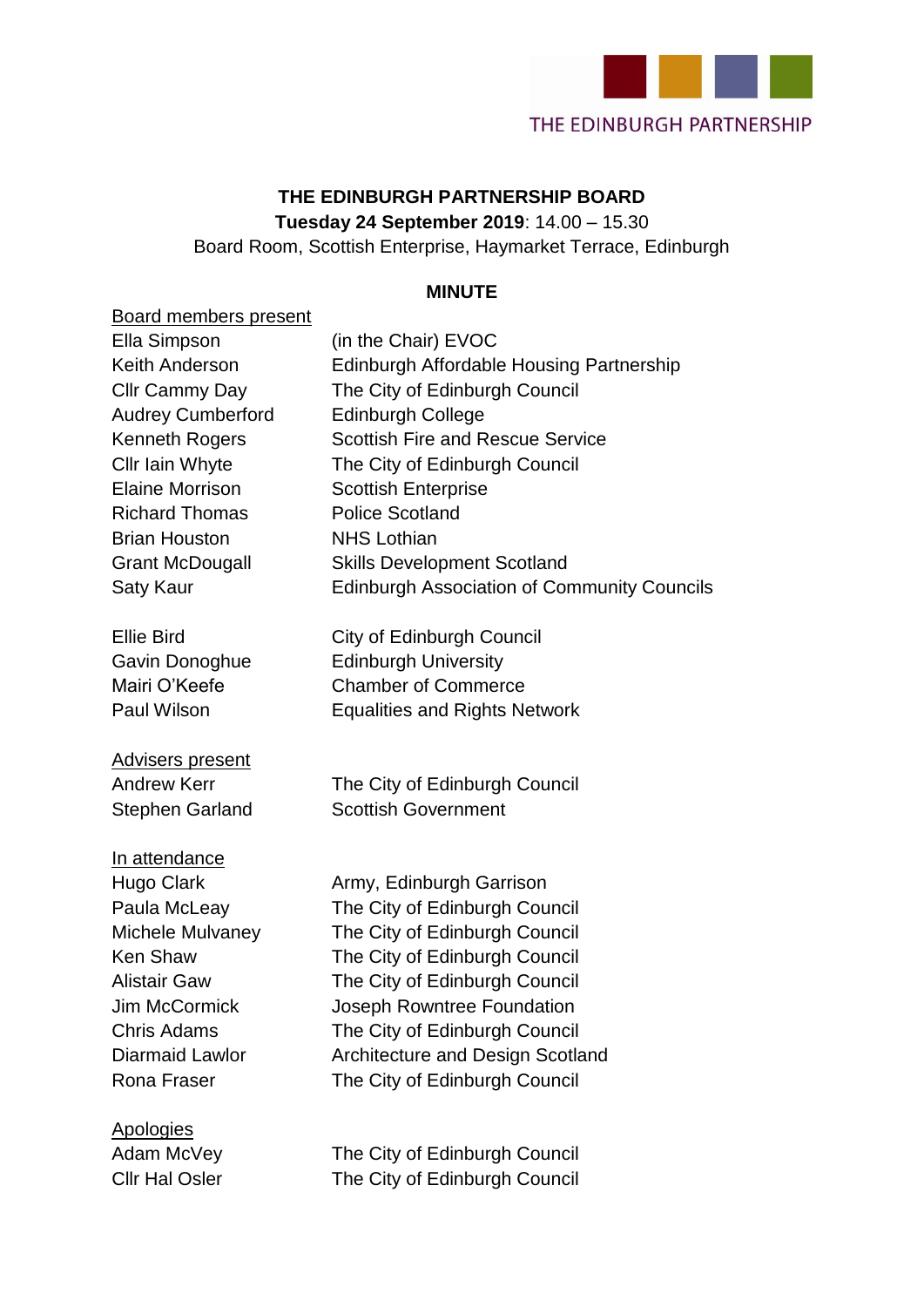### **1 Minutes**

• 11 June 2019 - approved as a correct record.

## **2 Edinburgh Children's Plan**

The Annual Report for 2018-19 for the Children's Services Plan 2017-2020 was presented to the Edinburgh Partnership. It set out, for each of the strategic outcomes, progress made in the first two years of the plan alongside some of the key challenges that were being faced.

#### **Decision**

To approve the second Annual Report on the Edinburgh Children's Partnership's Children's Services Plan 2017 – 2020.

### **3 Mind The Craic**

A presentation was delivered by Diarmaid Lawlor from Architecture and Design Scotland on "Mind The Craic", which was a research project commissioned by EVOC from August to early December 2018. The project, carried out by an ethnographer, met with people from various communities around Edinburgh, accessing them through the voluntary sector. Partner organisations invited the ethnographer to join groups, meet individuals and hear the voices of a wide diversity of people.

The research showed the need for prevention and early intervention and people having a sense of community and a feeling of belonging. The research further noted that it was through community that people could be truly empowered.

The discussion that followed centred on the following themes:

- How partners may look for possibilities to share facilitates.
- That the individual accounts gathered during the research were compelling.
- That consideration should be given to ensure duplication with the Community Plan and the work underway by the Poverty Commission did not occur.

- 1) To note the presentation.
- 2) To circulate the presentation.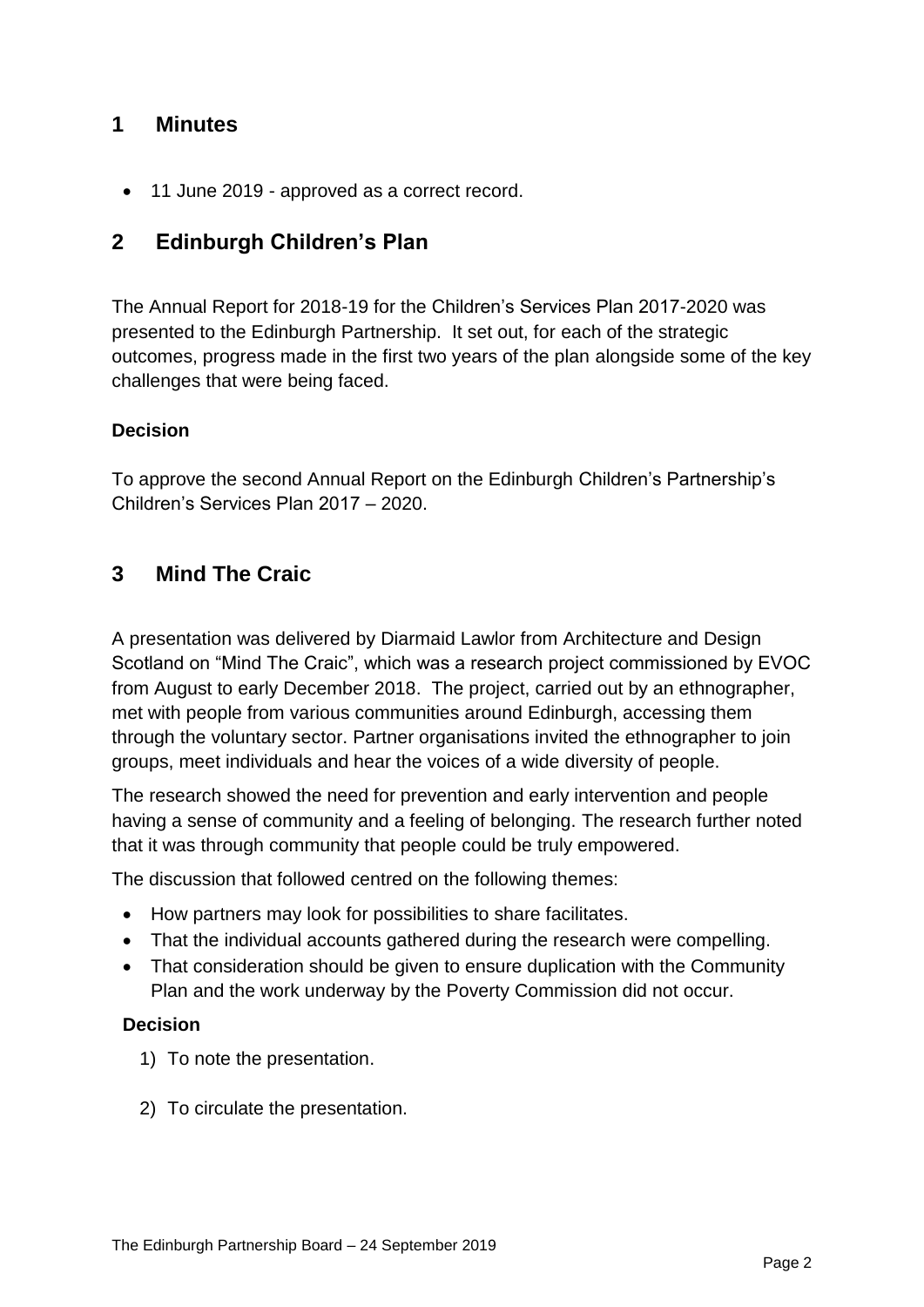- 3) To note the offer by Ella Henderson and Diarmaid Lawlor to attend other partner meetings.
- 4) To ensure that the outcomes of Mind the Craic and the Poverty Commission were joined up.

## **4 Poverty Commission**

The progress of the Edinburgh Poverty Commission in the period since its formal launch in November 2018 was presented, alongside a summary of initial findings and recommendations developed by the Commission, based on its work to date.

- 1) To note the work carried out to date by the Edinburgh Poverty Commission.
- 2) To note the initial findings and solutions presented by the Commission.
- 3) To agree which findings should be priority for the Edinburgh Partnership to address.
- 4) To confirm how Edinburgh Partnership member organisations would engage on the findings that had emerged, and whether there were solutions which could be progressed ahead of the final publication of The Poverty Commission's findings.
- 5) To agree that each organisation on the Edinburgh Partnership would have 1:1 sessions with the Edinburgh Poverty Commission.
- 6) To agree that the findings from the Poverty Commission were considered by the Edinburgh Partnership and that the delivery group reported back to the Board on an ongoing basis.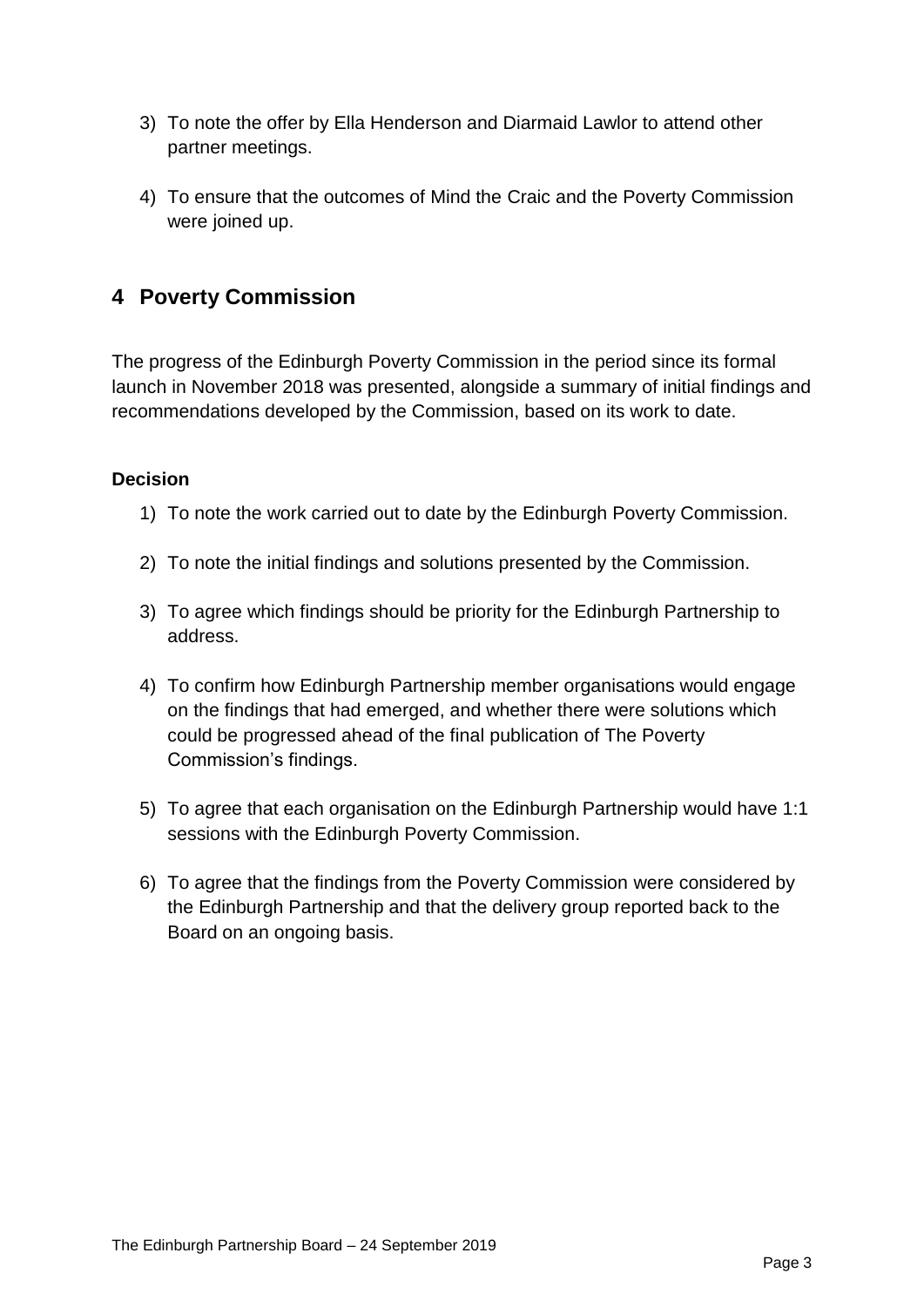## **5 Community Plan**

Since agreeing the new Community Plan 2018 – 28 in October 2018, the Edinburgh Partnership Board had been considering progress with each of the three priorities: enough money to live on; access to work, learning and training; and a good place to live.

An update on progress with Priority 3: a good place to live and the two initial areas of focused action: land availability and place making were presented. Proposals for next steps for each area were presented.

#### **Decision**

- 1) To agree to consider how a link between the LOIP Delivery Group and the Land Commission could be developed.
- 2) To discuss whether the place making workshop fully addressed the three LOIP test questions.
- 3) To approve the placemaking workshop proposal.
- 4) To identify individuals from Edinburgh Partnership organisations involved in placemaking, who would attend the workshop.
- 5) To agree that the Land Commission would receive a report on the progress of the Community Plan.

## **6 Community Justice Activity Report 2018/19**

The Edinburgh Community Safety Partnership (ECSP) had responsibility for developing and implementing Edinburgh's Community Justice Outcomes Improvement Plan (CJOIP) on behalf of the Edinburgh Partnership. The completed Community Justice Activity Report (Local Area Annual Return Template) highlighted examples of partner's individual and collective community justice activity during 2018/19. The ECSP agreed the draft Community Justice Activity Report on 27 August 2019.

#### **Decision**

To approve the completed Community Justice Activity Report, highlighting community justice activity in 2018/19.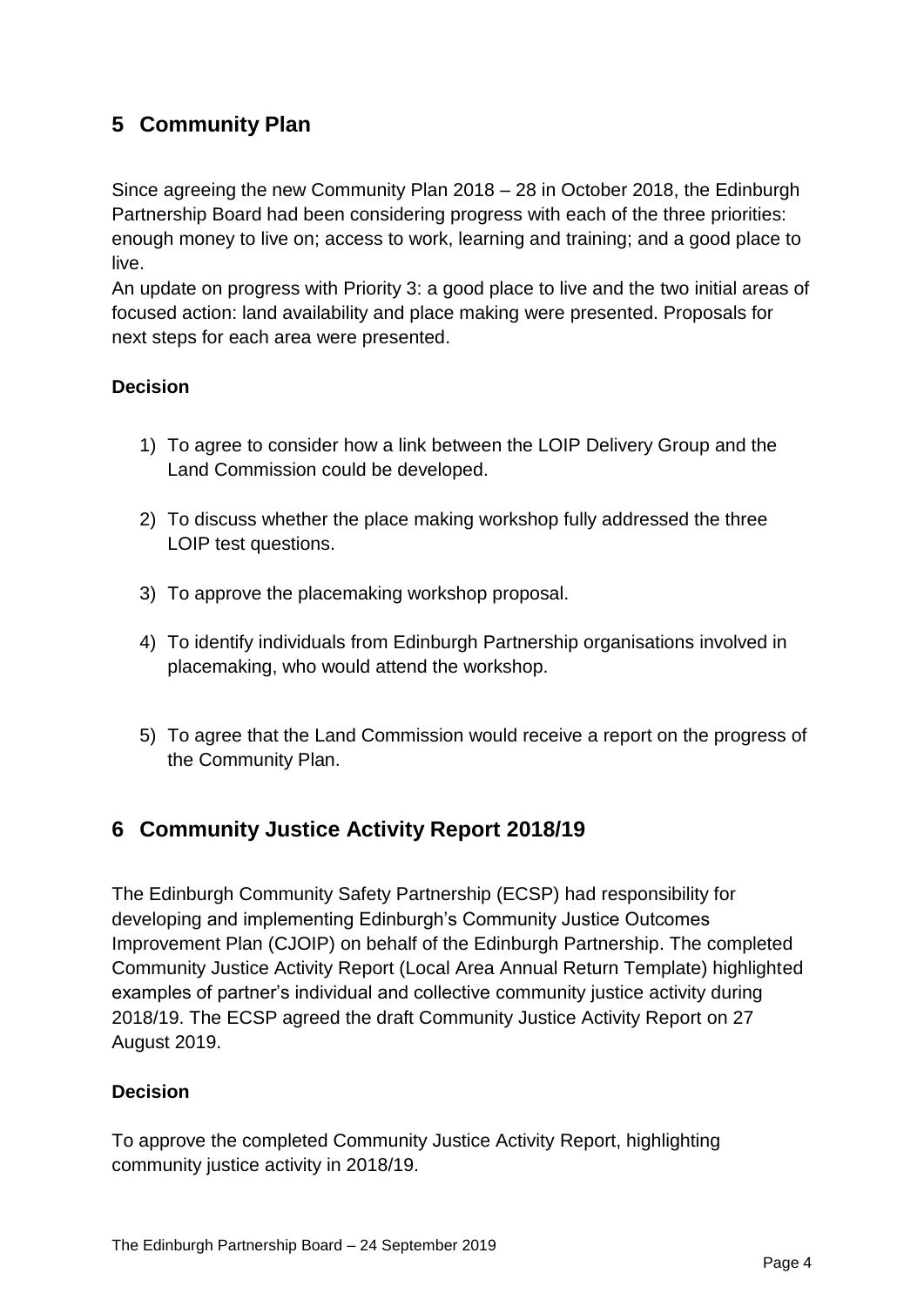## **7 Community Justice Outcomes Improvement Plan 2018/19**

The Community Justice (Scotland) Act 2016 introduced a new model for community justice and from 1 April 2017, devolved decision making for the planning and delivery of community justice services to local community planning partnerships. The Edinburgh Community Safety Partnership (ECSP) had responsibility for developing and implementing Edinburgh's Community Justice Outcomes Improvement Plan (CJOIP) on behalf of the Edinburgh Partnership. The ECSP agreed the draft CJOIP 2019-22 on 27 August 2019.

#### **Decision**

To approve the CJOIP 2019-22.

## **8 Partnership Governance Update**

The Edinburgh Partnership at its meeting on 1 April 2019 agreed a new governance framework. In addition to establishing new partnership arrangements, the work programme provided for a range of other activity to strengthen participation and partner working including the development of a communications strategy and community participation strategy. Details of the overall programme of work, together with summary details of the progress to date was presented. The delivery was the responsibility of the interim Community Planning Support Team.

- 1) To agree the implementation programme;
- 2) To note the progress made in the development and delivery of each of the workstreams.
- 3) To agree to the implementation plan being a standing item on the Board agenda.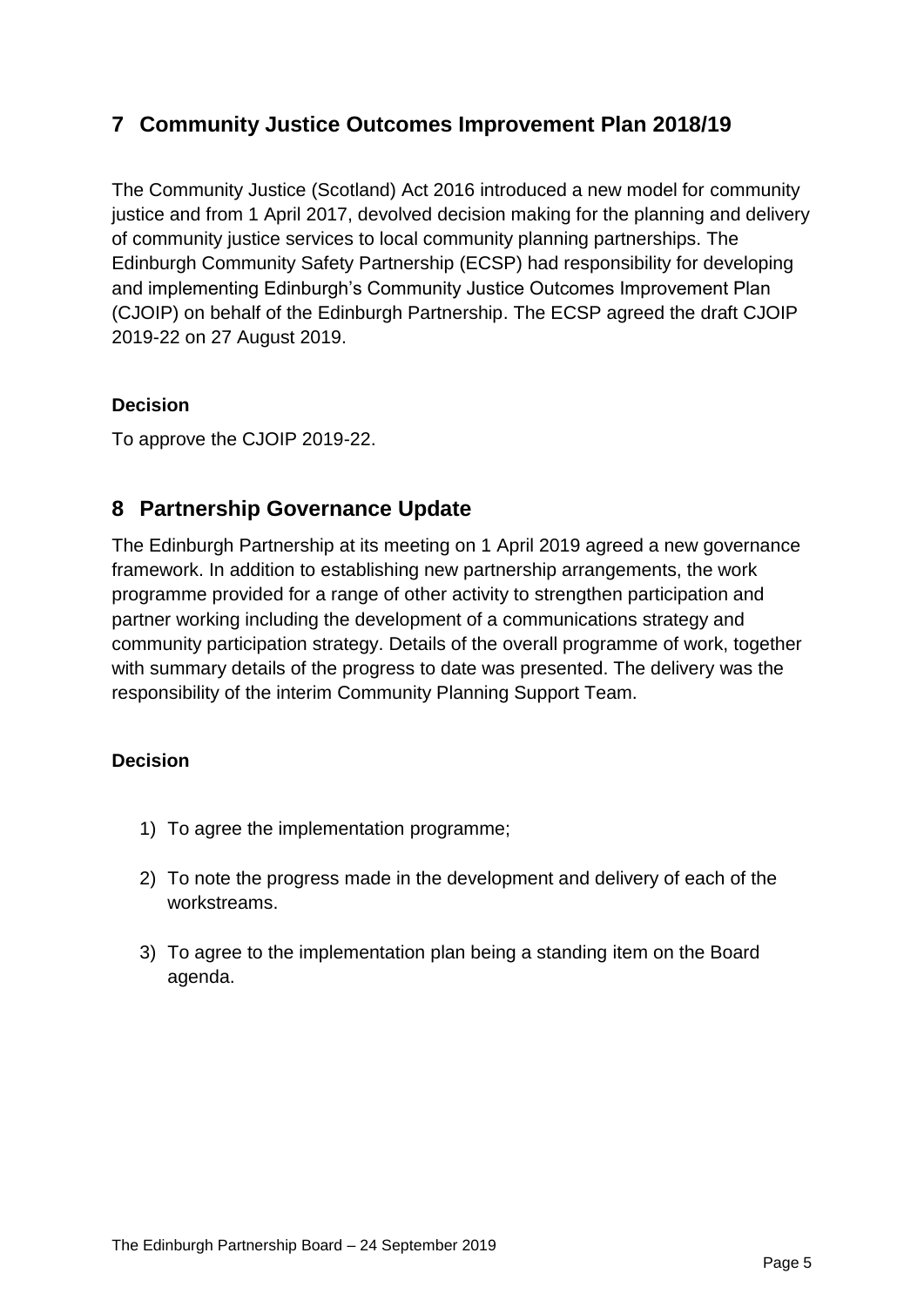## **9 Edinburgh Partnership - Resources**

The budget collectively provided to meet the development and operational cost of the Partnership was presented and approval was sought for proposed spend.

- 1) To note that while City of Edinburgh Council have not contributed to the Community Planning revenue budget, as per custom and practice, they had provided support 'in kind' through the provision of resource and direct funding such as the development budget for the Community Safety Partnership;
- 2) To note the contributors to and the collective revenue, £20,000, currently available to meet the development and operational costs of the Partnership;
- 3) To note that the Scottish Fire and Rescue Service were still to confirm a financial contribution and to agree that a letter would be written to the National Fire and Rescue Service, regarding financial contribution to Edinburgh Partnership facilitation and support.
- 4) To note that NHS Lothian's financial contribution was yet to be received;
- 5) To agree to provide up to £1,000 to support the development of each of the 13 neighbourhood networks;
- 6) To agree to allocate £1,000 to meet revenue costs associated with the Board;
- 7) To agree to allocate the remaining budget, including contributions still to be received, to meet research and project costs, with initial work to include an independent review of the interim support arrangements.
- 8) To agree to allocate the remaining budget to support the Community Participation Checkpoint Group.